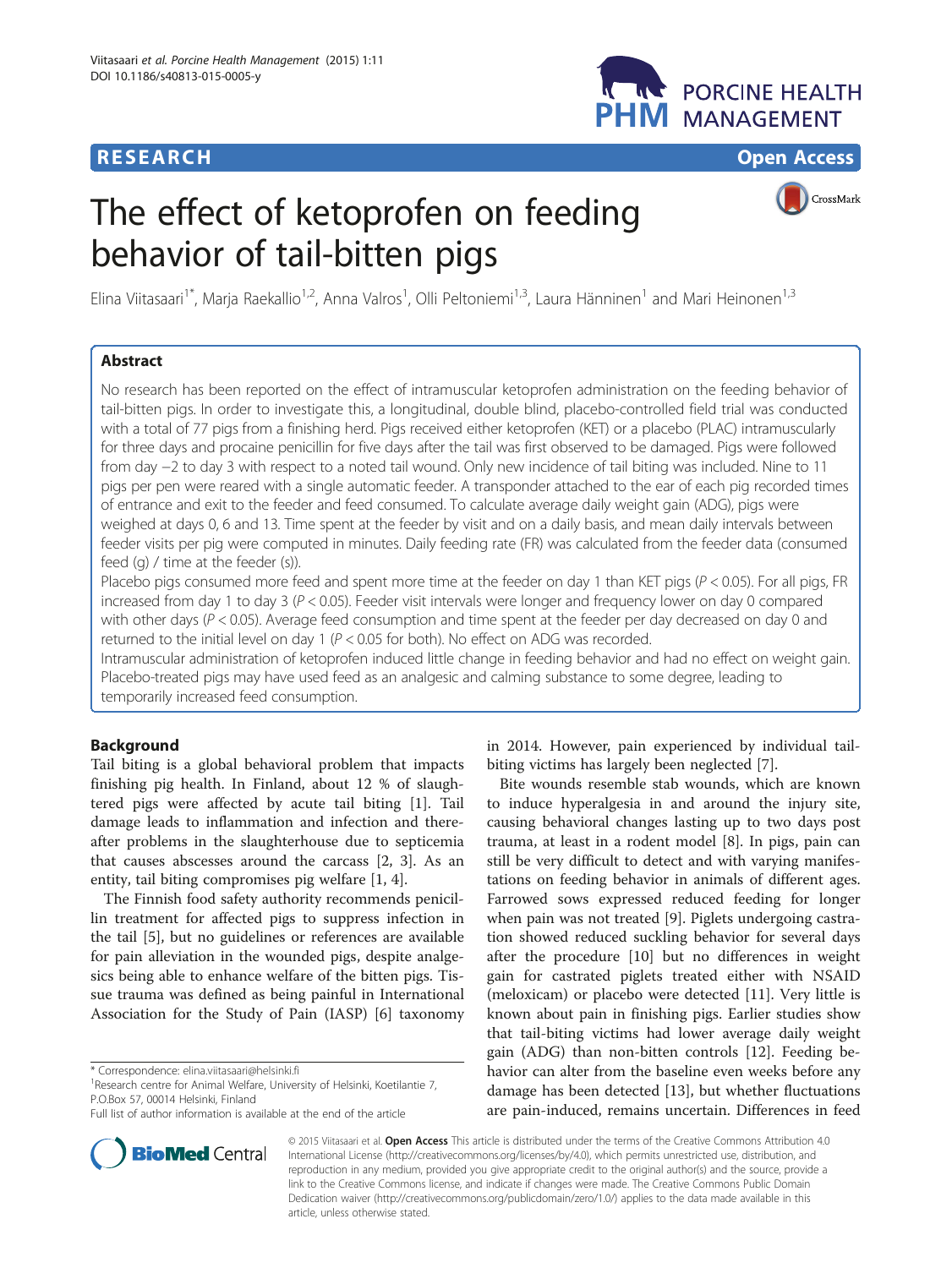conversion ratio may also go unnoticed [[14\]](#page-5-0) and the problem may go undertreated.

Ketoprofen is a non-steroidal anti-inflammatory drug (NSAID), and can be sold for treating pigs in the EU. It has antipyretic, anti-inflammatory and analgesic effects, and the recommended dose is 3 mg/kg BW [[15](#page-5-0)]. It was shown to be effective in treating lameness in sows [[16](#page-5-0)], and improved feed intake in sows after farrowing [\[9](#page-5-0)] and in pigs challenged with Actinobacillus pleuropneumoniae [[17](#page-5-0)]. It is well absorbed after intramuscular injection [\[18\]](#page-5-0).

Our aim was to study the influence of pain alleviation by injectable ketoprofen on the feeding behavior of tailbitten pigs. We assumed that tail-biting victims experience pain, which can be alleviated by ketoprofen. We hypothesized that ketoprofen-treated pigs recover their feeding behavior faster to a pre-bitten level than placebo-treated ones within the first few days after the tail is wounded.

## **Mathods**

The experiment was approved by the ethical committee of Viikki Campus, University of Helsinki (3A/2010) and the Finnish medicines agency (Fimea, vetkl-nro 03/10).

#### Animals and housing

This was a longitudinal, double blind, placebo-controlled field trial including 77 bitten pigs from a finishing herd of 900 pigs. Pigs selected for the study included gilts (27), boars (20) and barrows (30). Pigs were grouped in 37 pens with 9 to 11 pigs in each. The size of the pens was  $16.4 \text{ m}^2$  and they consisted of  $2/3$  concrete and  $1/3$ slatted floor. A handful of hay was placed on the floor of each pen every day.

Each pig included in the experiment pig had a transponder attached to the ear. The transponder registered the amount of feed consumed by the pig, and the time of arrival and exit to and from the feeder. Each pen had one automatic feeder (Schauer Machinenfabrik, Austria) with an open rear end and an automatic feed distributor (Spotmix, Ireland) that delivered feed continuously. Feed consisted of barley, oat, wheat, distillers grain feed, calcium carbonate, vegetable oil and fat, soybean meal, wheat bran and mixed molasses. Feed was composed of 14.8 % crude protein, 3.4 % crude fat and 4.2 % crude fiber with a net energy value of 10.5 MJ/kg DM (megajoules per kilogram of dry matter).

## Inclusion criteria

The caretakers checked the pigs carefully twice a day and looked for signs of tail biting. Only new incidences with fresh, semi-fresh and slightly dried biting wounds were included in the study. Pigs with gangrenous, black tail tips or crater-like old injuries were excluded from the study and moved to a hospital pen. The biter was also removed from the pen if identified. Pigs treated earlier for tail-biting wounds were also excluded.

#### Medication

Pigs were randomly allocated in blocks of 6 into two treatment groups receiving intramuscular ketoprofen (Ketovet 100 mg/mL, Richter Pharma, Wels, Austria, KET) 3 mg/kg live weight  $(n = 36)$  or placebo (Isotonic sodium chloride, PLAC)  $(n = 41)$  isovolymetrically for three consecutive days. All bitten pigs were treated with intramuscular procaine penicillin (Penovet vet 300 000 IU/ml, Boehringer Ingelheim, Copenhagen, Denmark) at a dose of 20 000 IU/ kg daily for 5 days. All treatments were begun on the day when the tail was first noted to have been bitten (day 0).

#### **Recordings**

Feeder data were collected starting from day −2 with respect to tail biting (day 0) and continued until day 3. Pigs were weighed on days 0, 6 and 13 after initiation of medication. Weighing and medication took place during piggery morning working hours (from 06.00 to 08.00).

Individual time at the feeder per visit and day were calculated from the feeder data and presented in minutes. Mean daily intervals between feeder visits were also calculated. Feeding rate (FR) was computed as the amount of feed consumed in grams divided by time spent at the feeder in seconds. Average daily weight gain (ADG) was calculated from the weighings. Feed conversion rate (FCR) per day was calculated with feed intake in grams divided by daily weight gain.

### **Statistics**

Linear mixed models for repeated measurements were used for analyzing differences between treatments and days for all feeding parameters. In the initial models treatment (KET or PLAC), day (from −2 to 3) and their interactions from day 0 to day 3, during which there was treatment, were added as fixed factors, and pig nested in a group and groups were added as random factors. Group refers to the animals in the pen at the time of the tail-biting outbreak. Weight on day 0 was used as a covariate if significant. Only significant interactions were used in the final models. The normality and homogeneity assumptions of the models were checked with a normal probability plot of residuals and scatter plot of residuals against fitted values. The differences in weights on days 0, 6 and 13 and ADG from day 0 to day 6 and day 6 to day 13 between treatments were tested with Ttest. The upper limit for a statistically significant effect was set to  $P < 0.05$ . P-values between 0.05 and 0.1 were considered to be tendencies. All statistical analyses were conducted using PASW Statistics 18.0.1 (IBM Acquires SPSS Inc. 2009). All the results are presented as estimates with standard errors of means (mean ± SEM).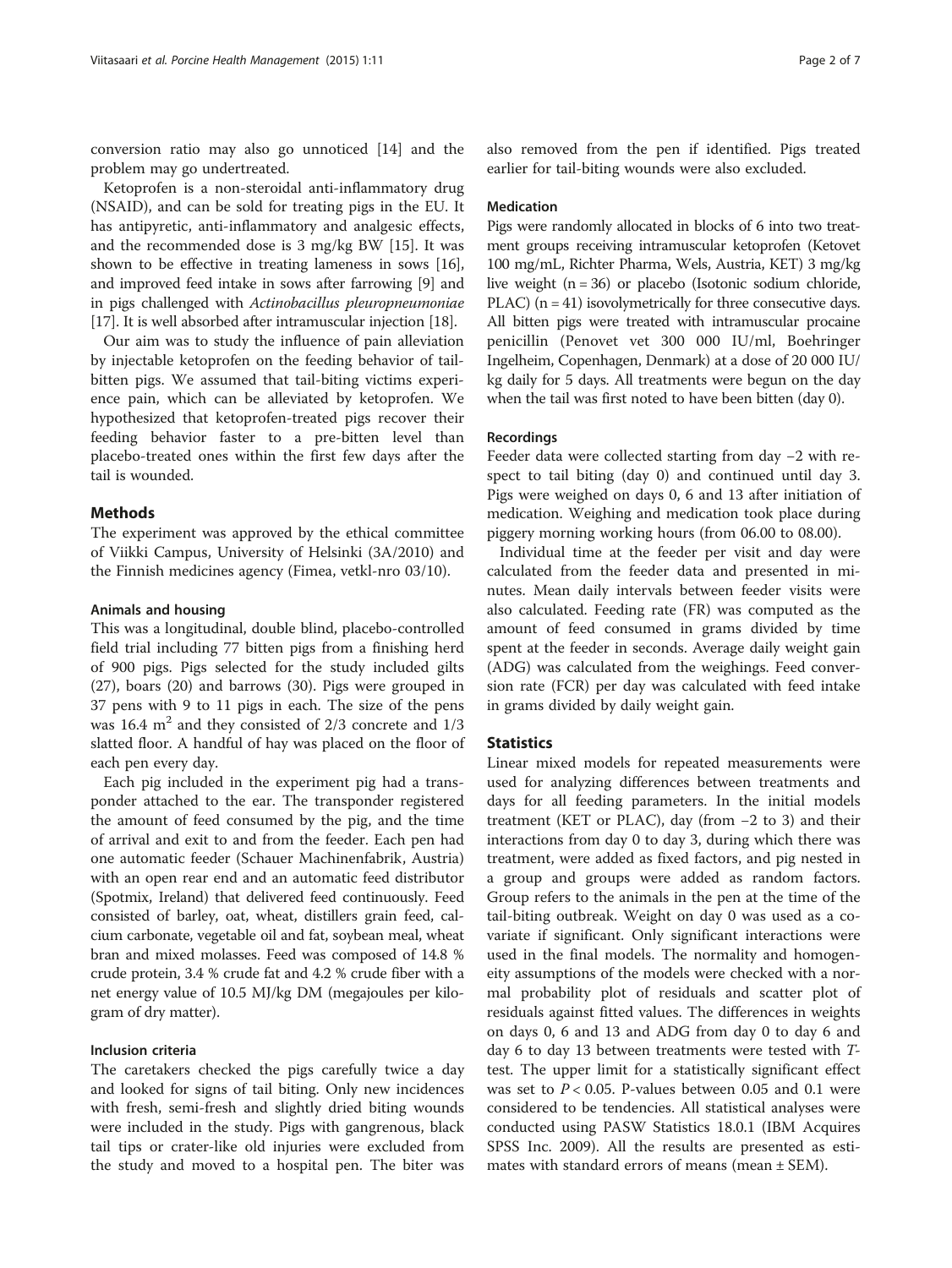#### Results

## Treatment effect

The pigs weighed between 35.2 kg and 107.0 kg on the day when the first signs of biting were observed (day 0). No treatment effects were detected in intervals between feeder visits, FE, feeder visit frequency, FCR, and weights on days 0, 6 and 13 (Table 1).

#### Interaction between treatment and time

No differences were detected in ADG between KET and PLAC pigs between days 0 and 6 (1139  $\pm$  59 g vs. 1269  $\pm$ 59 g  $P = 0.34$  or between days 7 and 13 (KET 831 ± 39 g vs. PLAC  $909 \pm 47$  g  $P = 0.44$ ). Interactions between treatment and time for total time spent at the feeder and average feed consumption per day differed  $(P < 0.05$  for all) (Fig. [1\)](#page-3-0).

## Time effect

FR increased from day 1, it being highest for all pigs on day 3 ( $P < 0.05$ ). Feeder visit intervals were longer on day 0 than on other days ( $P < 0.05$ ) (Fig. [2\)](#page-4-0). Pigs tended  $(P = 0.08)$  to have higher FCR on days 2 (2.4  $\pm$  0.1) and 3  $(2.3 \pm 0.1)$  than on day 1  $(2.2 \pm 0.1)$  from tail biting.

## **Discussion**

Ketoprofen had little effect on feeding behavior of tailbitten pigs. Contrary to our hypothesis, placebo-treated pigs temporarily increased their feed consumption rather than those treated with ketoprofen during the first day after the onset of tail biting. During the two weeks of weight follow-up, no differences in weight gain were established. Treatment differences were found only in time spent at the feeder and feed consumption, which may indicate that changes in feeding behavioral parameters that we measured in tail-bitten pigs were not caused by inflammatory pain or that pain alleviation was not adequate.

In a single space feeder system such as used here, competition for feeder places is probably high and aggression may occur at the entrance to the feeder, as discussed earlier [[19\]](#page-5-0). Fear of aggression and tail bites can thus potentially cause reluctance to enter the feeder. Tail-bitten pigs may search for cover and comfort to avoid bites. Feeder visit frequency decreased at the day of noted tail wound for all pigs, but after initiation of treatment ketoprofen-treated pigs spent less time at the feeder than placebo-treated ones. The analgesic or antiinflammatory properties of ketoprofen probably diminished the need of pigs to feed or search for a hiding place. Placebo pigs spent more time at the feeder and consumed more feed, which is in agreement with earlier studies [\[20\]](#page-5-0). Intramuscular ketoprofen increases muscle enzyme activities such as creatinine kinase in sows [\[9](#page-5-0)] and cattle [\[21\]](#page-5-0), suggesting that it may irritate tissues. Tissue irritation in the neck region may contribute to the ease of movements of head, and thus eating behaviour, but a major effect on feeding is unlikely. We also found that all victim pigs reduced their feed intake and their feeder visits became sparser prior to the onset. It appears that tail biting does reduce feeding frequency. We established that elevated feeding rate lasted for several days despite visit frequency to the feeder recovering to pre-biting levels. Feed consumption also decreased on the day of a noted tail wound, and increased together with feeding rate.

Not all the factors affecting feeding behavior of tail-biting victims can be influenced by pain alleviation. Tail-bitten pigs have high levels of stress and there are many stressors involved in a tail-biting outbreak [\[22, 23](#page-5-0)]. Chronic stress might lead to excess consumption of food and increased obesity, as was reported in humans [\[24\]](#page-5-0) and rats [\[25\]](#page-5-0). However, in pigs, comfort food remains unidentified. Untreated pain at the rump may lead to complicated pain-coping mechanisms. Castrated piglets without pain alleviation showed more pain-induced behaviour, such as resistance movements during surgery and huddling up post surgery, which indicated the need for treatment for pain [\[26\]](#page-5-0). On the other hand, in piglets, castration with analgesics demonstrated no changes in suckling behavior or weight gain compared with castration without analgesics [\[27](#page-6-0)]. Alterations in behaviors may increase additional pain avoidance and can last for up to four days post-surgery [\[10,](#page-5-0) [28](#page-6-0)]. Therefore we expected that also the pigs with a bitten tail might benefit from pain alleviation for at least three days. Inconsistency between our study and castration studies on piglets may be due to age and drug differences. Finishing

Table 1 Feeding parameters for 77 tail-bitten pigs treated either with ketoprofen or placebo for three days starting on the day when the tail wound was first noted (day 0). Overall data are reported from day −2 to day 3. Results between treatments are presented from day 0 to 3. All results are presented as mean ± SEM

| Parameter                                  | Overall value from day $-2$ to 3 | Differences between treatments from day 0 to day 3 |                |     |
|--------------------------------------------|----------------------------------|----------------------------------------------------|----------------|-----|
|                                            |                                  | Ketoprofen                                         | Placebo        |     |
| Intervals between feeder visits (min)      | $59.6 \pm 3.9$                   | $58.7 \pm 4.8$                                     | $58.8 \pm 4.6$ | 1.0 |
| Feeding efficiency (g/s)                   | $0.5 \pm 0.007$                  | $0.5 \pm 0.03$                                     | $0.6 \pm 0.03$ | 0.5 |
| Average frequency of feeder visits per day | $30.7 \pm 2.6$                   | $33.0 \pm 3.2$                                     | $29.0 \pm 3.1$ | 0.3 |
| Average feed conversion ratio              | $2.3 \pm 0.2$                    | $2.3 \pm 0.2$                                      | $2.2 + 0.2$    | 0.6 |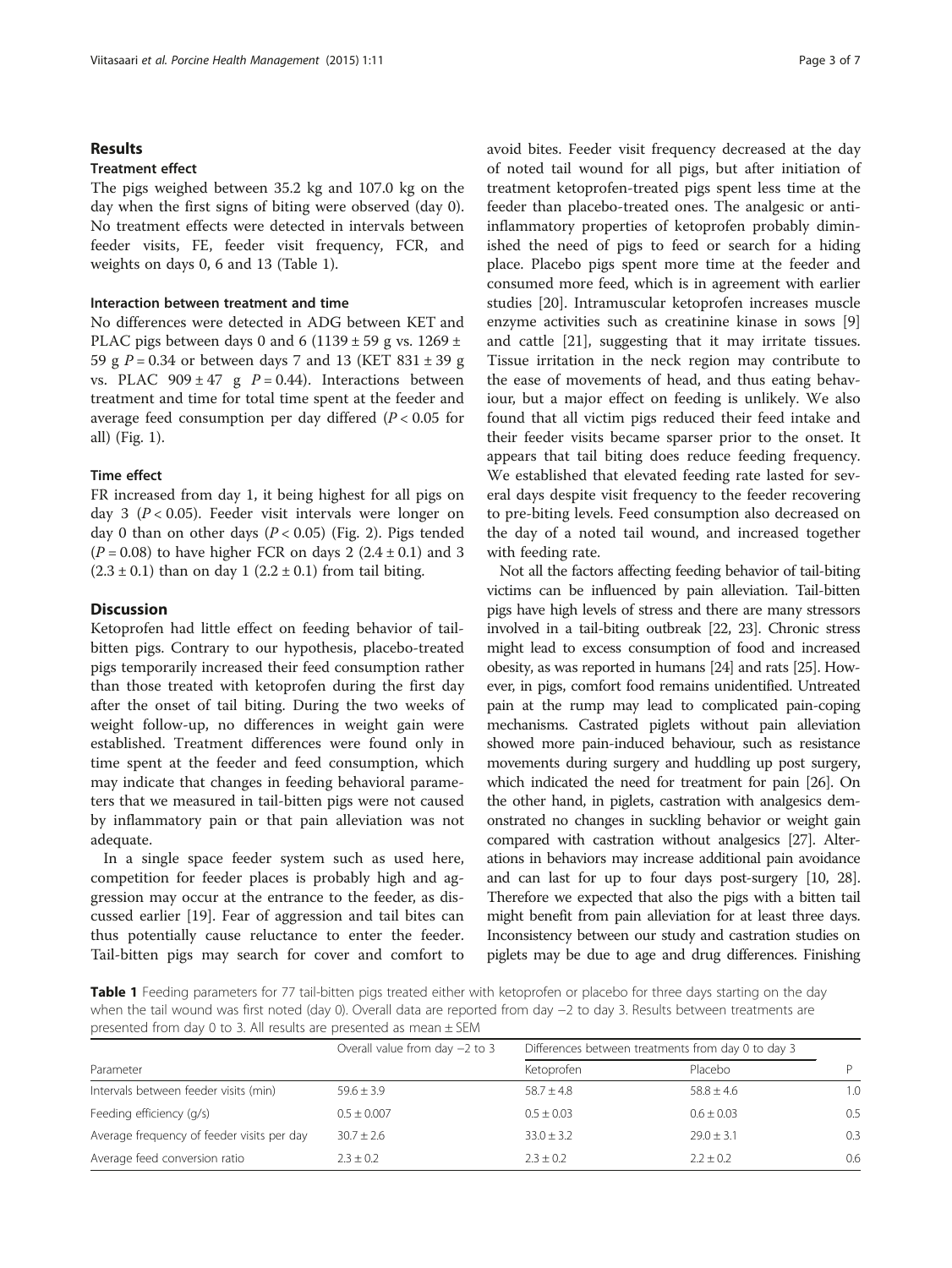<span id="page-3-0"></span>

pigs differ from suckling piglets by size, they are fed differently and their neuronal circuits are more mature, which could have been altered in the early age by a painful stimulus such as castration [[29](#page-6-0)].

The endogenous opioid system is up-regulated in painful situations, but only humans have been reported to react to a placebo similarly as to analgesics [\[30](#page-6-0)]. When the opioid system is down-regulated by an antagonist (naloxone), the palatability of food decreases, at least in rats [\[31\]](#page-6-0). In pigs such phenomena are unspecified. However, in our study, the temporary increase in feed consumption in placebo-treated tail-bitten pigs may implicate opioid system involvement in feed consumption. In fact, earlier studies demonstrated an opioid-mediated hypoalgesia after feeding in pigs [\[32\]](#page-6-0). Rats are also known to eat in order to relieve pain and tend not to stop feeding until pain is tolerable [\[33\]](#page-6-0). Even infants are given sucrose as an analgesic during invasive operations [\[34\]](#page-6-0). Feed intake may also vary according to the magnitude of the infection.

Smaller doses of lipopolysaccharides from Escherichia coli – bacterium injected intraperitoneally caused a temporary increase in feed intake whereas very large doses induced anorexia in barrows that was inhibited by pretreatment with indomethacin (NSAID) [[20](#page-5-0)].

Pain coping mechanisms vary among species, and in chicken increased feed intake was found to be one of these behaviors [\[35\]](#page-6-0). An interesting finding was that improved feed intake diminished peripheral inflammation in chicken [[36\]](#page-6-0). Tail biting results in a strong inflammation response [[3](#page-5-0)], thus causing peripheral sensitization. Whether pigs benefit from pain coping via feed, as in chicken, remains unknown. In addition, shift in attention is also known to decrease pain in humans [\[37, 38\]](#page-6-0). Victim pigs may have used feed not only as an analgesic, but also as a distraction from tail biting.

We found recorded feeding rate or rapid feed intake, "gobbling", of feed immediately after a tail-biting outbreak. This may be a response to increased restlessness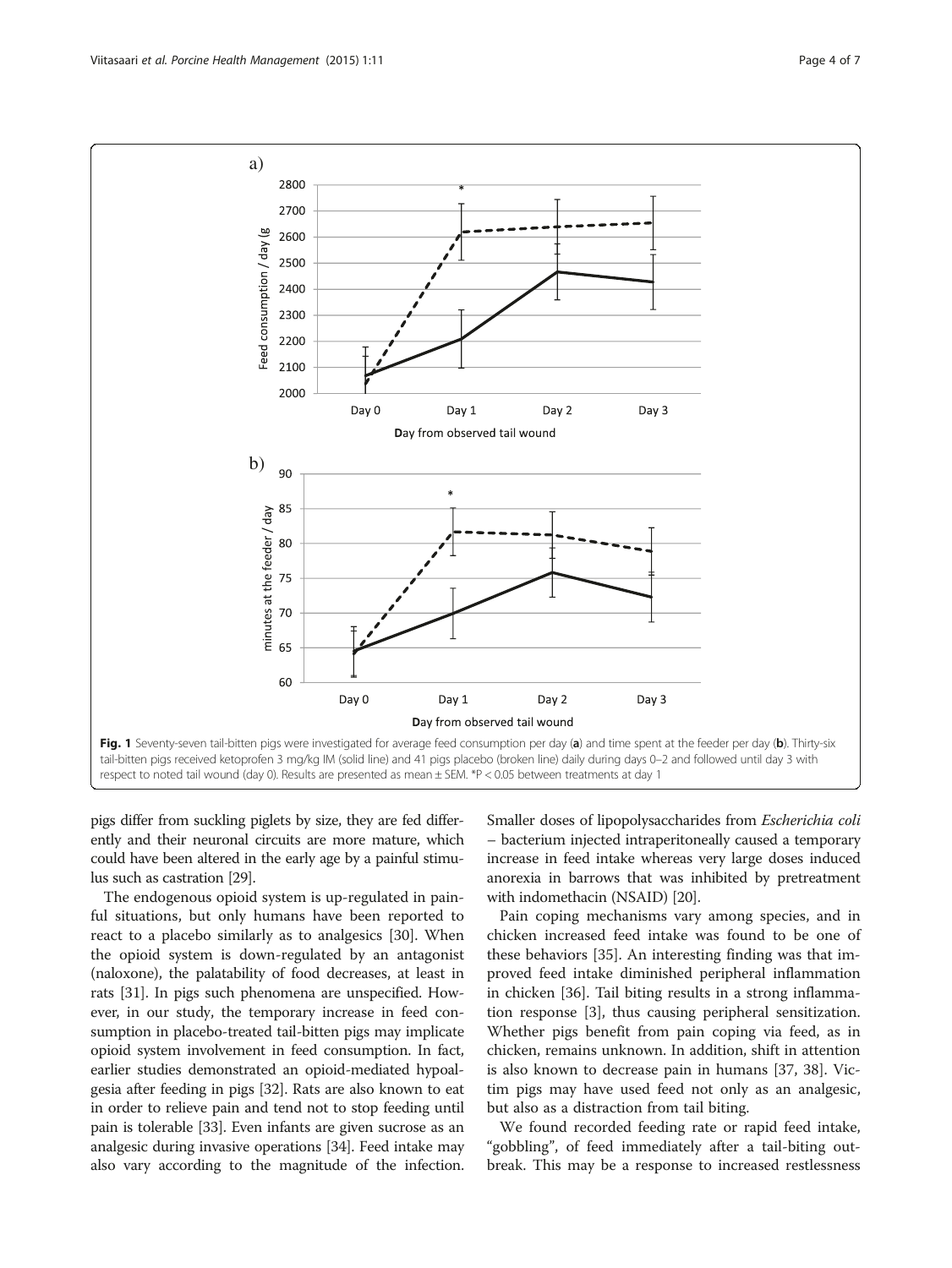<span id="page-4-0"></span>

[[39\]](#page-6-0) where ketoprofen treatment does not work. We were unable to establish whether pigs ate all the feed consumed or whether some of it spilled out of the feeder. Agitation does increase even prior to tail-biting outbreaks in a pen [[22](#page-5-0)] and alterations in feeding behavior can be detected even weeks before the actual onset of tail biting [[13\]](#page-5-0). Tail bites that leave no mark do occur during this time [[39](#page-6-0)]. Ketoprofen could improve the welfare of the pigs in subclinical cases, but we were unable to recognize them. Underlying tail chewing prior to an outbreak may lead the focus of the pigs temporarily away from the feed, since we established how feed

consumption decreased a day before a wound was noticed. Additionally, tail biting changes the intestinal morphology and nutrient absorption in pigs [\[19](#page-5-0)], which can reduce weight gain. In our study, daily weight gain fell during the final weeks of weighing. The reason for this is not known. One possible explanation is that the need for rapid feed intake dropped after a tail-biting outbreak had settled and the situation in the pen normalized. Alternatively, tail chewing continued to a lesser extent after the major outbreak, influencing feed intake and weight gain. Nevertheless, ketoprofen being a nonsteroidal-anti-inflammatory drug, can potentially also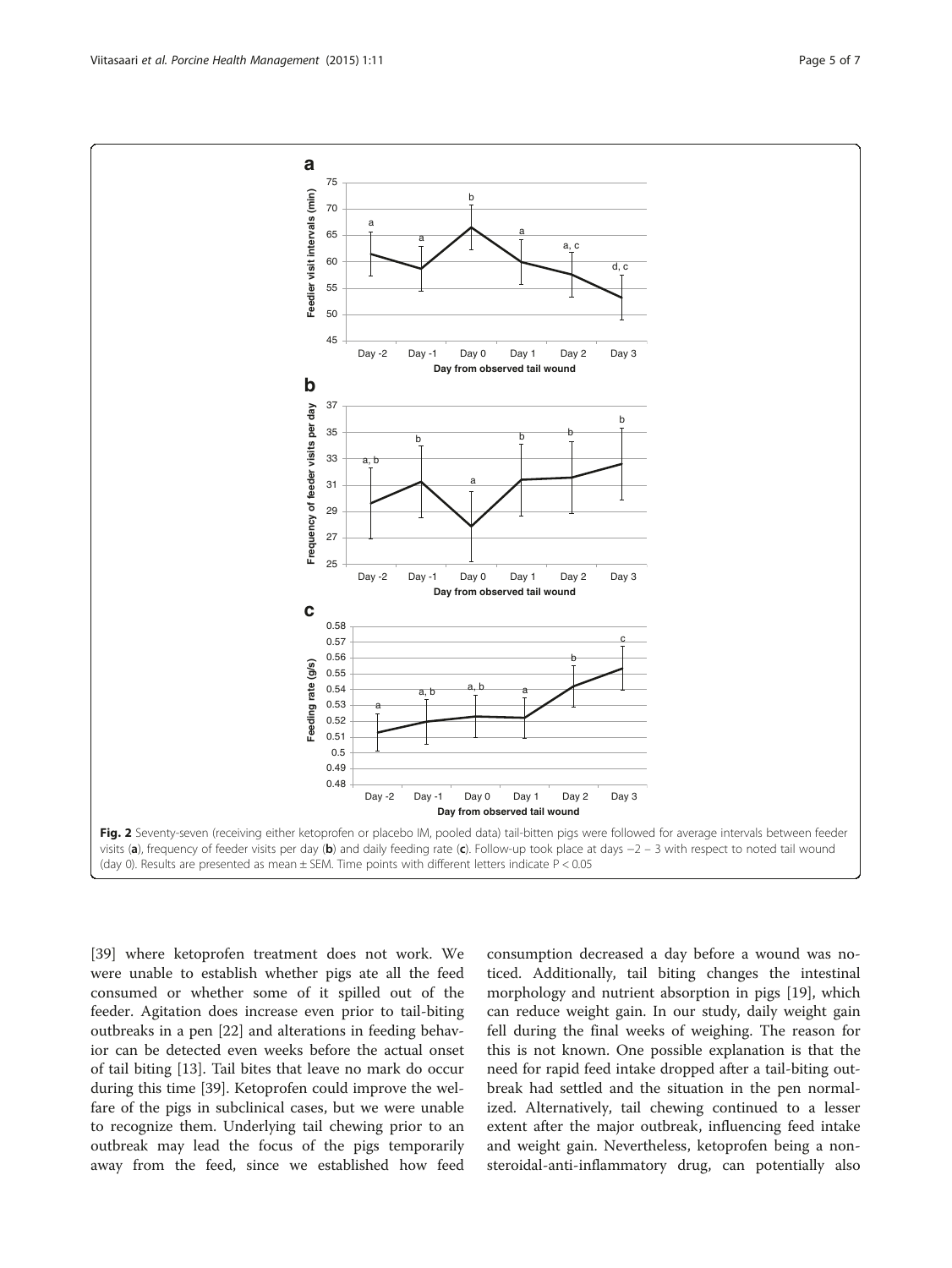<span id="page-5-0"></span>damage the gastric mucosa [[40\]](#page-6-0). Combined with alterations in the intestines, it may disturb normal metabolism and later feeding behavior.

Tail-bitten pigs could also have nutritional deficiencies, such as reduced amino acid levels in their serum [19], but the reason for these was not well identified. Jejunal morphology may alter after tail-biting damage, which can lead to reduced absorption of nutrients and amino acids [19] and poor growth and health.

All the feeding pattern alterations discussed above stabilized within a few days, as occurs for other behaviors, such as restlessness in a pen at the onset of a tail-biting outbreak [\[41](#page-6-0)]. Pain behavior associated with tail biting seems to be of a transient nature, but nonetheless trauma to the tail can cause painful neuroma formation at the tail as with tail docking, even in apparently healthy tails [[42\]](#page-6-0). So, the long term pain after tail biting remains incompletely understood.

## Conclusions

Intramuscular administration of the non-steroidal antiinflammatory drug ketoprofen induced little change in feeding behavior and had no effect on weight gain. Placebo-treated pigs may have used feed as an analgesic and calming substance to some degree, leading to temporarily increased feed consumption. Behavioral pain coping mechanisms appear very complex in the described feeder pig rearing system.

#### Competing interests

The authors declare that they have no competing interests.

#### Authors' contributions

All authors participated on the design of the study. EV, AV and MH carried out the data collection in the piggery. EV and LH carried out the statistical analysis of the data. All authors participated on the interpretation of the results and EV wrote the manuscript, which was read and accepted by all authors.

#### Acknowledgements

We would like to thank our co-operative piggery in Längelmäki for invaluable help in data collection and the use of the pigs and finnish foundation of veterinary research for funding. And of course the pigs.

#### Author details

<sup>1</sup> Research centre for Animal Welfare, University of Helsinki, Koetilantie 7, P.O.Box 57, 00014 Helsinki, Finland. <sup>2</sup>Department of Equine and Small Animal Medicine, University of Helsinki, Koetilantie 7, P.O. Box 57, 00014 Helsinki, Finland. <sup>3</sup>Department of Production Animal Medicine, Paroninkuja 20, 04920 Saarentaus, Finland.

#### Received: 18 March 2015 Accepted: 17 July 2015 Published online: 06 August 2015

## References

- Valros A, Ahlström S, Rintala H, Häkkinen T, Saloniemi H. The prevalence of tail damage in slaughter pigs in Finland and associations to carcass condemnations. Acta agric Scand. 2004;54:213–9.
- 2. Kritas SK, Morrison RB. Relationships between tail biting in pigs and disease lesions and condemnations at slaughter. Vet Rec. 2007;160:149–52.
- 3. Heinonen M, Orro T, Kokkonen T, Munsterhjelm C, Peltoniemi O, Valros A. Tail biting induces a strong acute phase response and tail-end inflammation in finishing pigs. The Vet J. 2010;184:303–7.
- 4. Escobar J, Van Alstine WG, Baker DH, Johnson RW. Behaviour of pigs with viral and bacterial pneumonia. Appl Anim Behav Sci. 2007;105:42–50.
- 5. Peltoniemi O, Pyörälä, Rantala M, Kaartinen L, Myllyniemi A-L, Kaikkonen R, et al. Recommendations for the use of antimicrobial agents in the treatment of the most significant infectious diseases in animals. Ministry of agriculture and forestry Memorandum. 2003;9a:29–33.
- 6. International Association for the Study of Pain (IASP) 2014. [[http://www.iasp](http://www.iasp-pain.org/Education/Content.aspx?ItemNumber=1698)[pain.org/Education/Content.aspx?ItemNumber=1698\]](http://www.iasp-pain.org/Education/Content.aspx?ItemNumber=1698).
- 7. Moinard C, Mendl M, Nicol CJ, Green LE. A case control study of on-farm risk factors for tail biting in pigs. Appl Anim Behav Sci. 2003;81:333–55.
- 8. Beitz AJ, Newman A, Shepard M, Ruggles T, Eikmeier L. A new rodent model of hind limb penetrating wound injury characterized by continuous primary and secondary hyperalgesia. J Pain. 2004;5:26–37.
- 9. Viitasaari E, Hänninen L, Heinonen M, Raekallio M, Orro T, Peltoniemi O, et al. Effects of post-partum administration of ketoprofen on sow health and piglet growth. The Vet J. 2013;198:153–7.
- 10. Hay M, Vulin A, Génin S, Sales P, Prunier A. Assessment of pain induced by castration in piglets: behavioural and physiological response over the subsequent 5 days. Appl Appl Anim Behav Sci. 2003;82:201–18.
- 11. Keita A, Pagot E, Prunier A, Guidarini C. Pre-emptive meloxicam for postoperative analgesia in piglets undergoing surgical castration. Vet Anaesth Analg. 2010;37:367–74.
- 12. Wallgren P, Lindahl E. The influence of tail biting on performance of fattening pigs. Acta Vet Scand. 1996;37:453–60.
- 13. Wallenbeck A, Keeling LJ. Using data from electronic feeders on visit frequency and feed consumption to indicate tail biting outbreaks in commercial pig production. J Anim Sci. 2013;91:2879–84.
- 14. Sinisalo A, Niemi JK, Heinonen M, Valros A. Tail biting and production performance in fattening pigs. Livestock Sci. 2012;143:220–5.
- 15. EMEA. The European Agency for the Evaluation of Medicinal Products, Veterinary Medicines Evaluation unit committee for veterinary medicinal products, ketoprofen (extension to pigs), summary report. EMEA/MRL/076/ 96-FINAL March 1996; 1996.
- 16. Mustonen K, Ala-Kurikka E, Orro T, Peltoniemi O, Raekallio M, Vainio O, et al. Oral ketoprofen is effective in the treatment of non-infectious lameness in sows. The Vet J. 2011;190:55–9.
- 17. Swinkels JM, Pijpers A, Vernooy JCM, van Nes A, Verheijden JHM. Effects of ketoprofen And flunixin in pigs experimentally infected with Actinobacillus pleuropneumoniae. J Vet Pharmacol Therap. 1994;17:299–303.
- 18. Raekallio MR, Mustonen KM, Heinonen ML, Peltoniemi OAT, Säkkinen MS, Peltoniemi SM, et al. Evaluation of bioequivalence after oral, intramuscular, and intravenous administration of racemic ketoprofen in pigs. Am J Vet Res. 2008;69:108–13.
- 19. Palander PA, Heinonen M, Simpura I, Edwards SA, Valros AE. Jejunal morphology and blood metabolites in tail biting, victim and control pigs. Animal. 2013;7:1523–31.
- 20. Johnson RW, von Borell E. Lipopolysaccharide-induced sickness behavior in pigs is inhibited by pretreatment with indomethacin. J Anim Sci. 1994;72:309–14.
- 21. Pyörälä S, Laurila T, Lehtonen S, Leppä S, Kaartinen L. Local tissue damage in cows after intramuscular administration of preparations containing phenylbutazone, flunixin, ketoprofen and metamizole. Acta Vet Scand. 1999;4:145–50.
- 22. Zonderland JJ, Schepers F, Bracke MBM, den Hartog LA, Kemp B, Spoolder HAM. Characteristics of biter and victim piglets apparent before a tail-biting outbreak. Animal. 2011;5:767–75.
- 23. Munsterhjelm C, Brunberg E, Heinonen M, Keeling L, Valros A. Stress measures in tail biters and bitten pigs in a matched case-control study. Animal Welfare. 2013;22:331–8.
- 24. Dallman MF, Pecoraro N, Akana SF, la Fleur SE, Gomez F, Houshyar H, et al. Chronic stress and obesity: A new view of "comfort food". Proc Natl Acad Sci U S A. 2003;100:11696–701.
- 25. Pecoraro N, Reyes F, Gomez F, Bhargava A, Dallman MF. Chronic stress promotes palatable feeding, which reduces signs of stress: feedforward and feedback effects of chronic stress. Endocrinology. 2004;145:3754–62.
- 26. Hansson M, Lundeheim N, Nyman N, Johansson G. Effect of local anaesthesia and/or analgesia on pain responses induced by piglet castration. Acta Vet Scand. 2011;53:34.